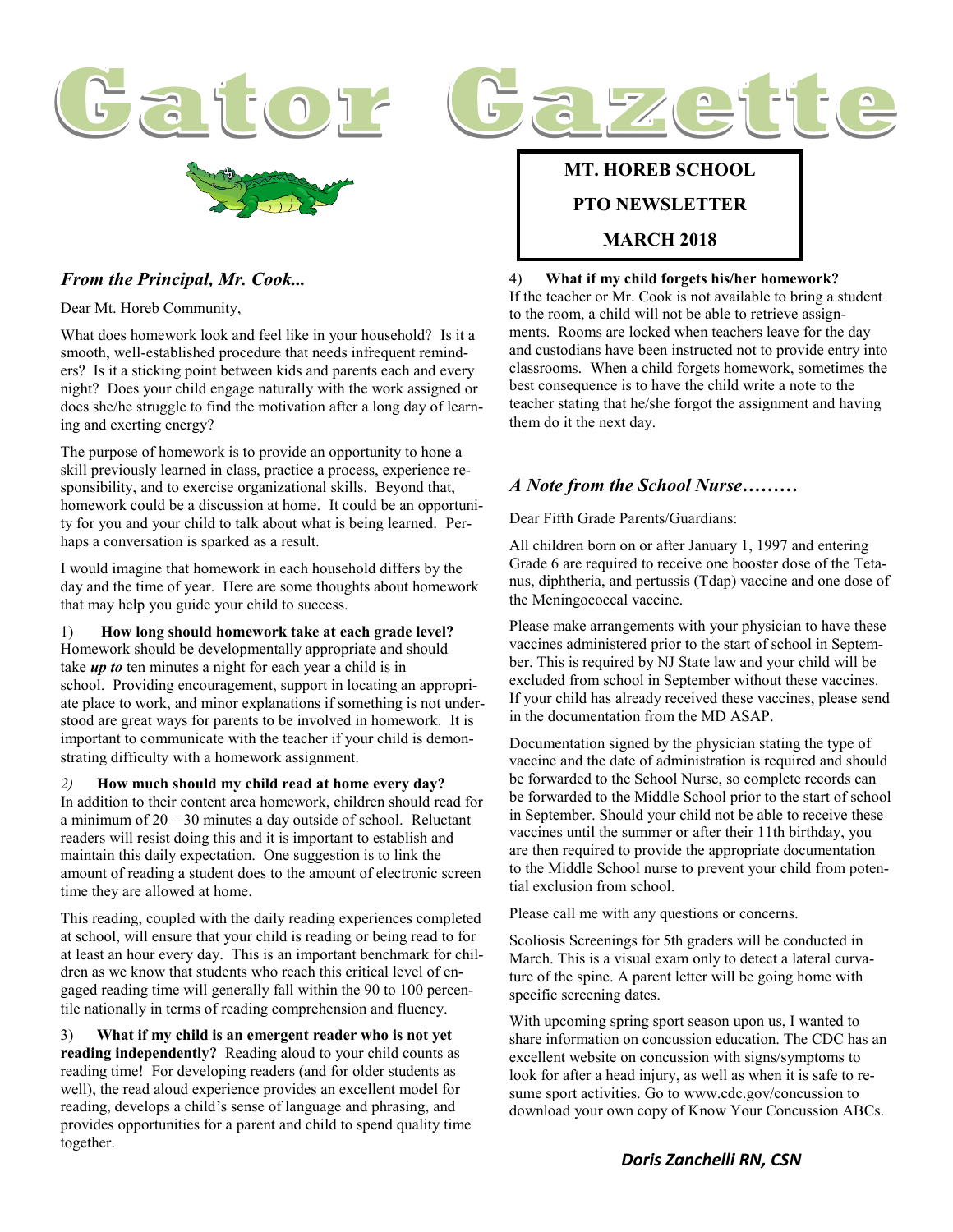# **SPIRITWEAR**

The Mt. Horeb PTO is excited to announce that Gator hats and blankets are now available to purchase.



Download our order form here: [https://](https://secure.myfooddays.com/cache/ImageData.aspx?id=mm-5a5bf1a5881ac865df288c3e) [secure.myfooddays.com/cache/ImageData.aspx?](https://secure.myfooddays.com/cache/ImageData.aspx?id=mm-5a5bf1a5881ac865df288c3e) id=mm-[5a5bf1a5881ac865df288c3e](https://secure.myfooddays.com/cache/ImageData.aspx?id=mm-5a5bf1a5881ac865df288c3e)

# **ICE CREAM DAY**

The next ice cream days will be held on Friday, March 9<sup>th</sup> and March 23rd. The cost of ice cream is \$1.00. Snack cards may also be used to pay for ice cream. Snack cards can be purchased for \$5.00 on ice cream day from our volunteers. If paying by check, please make it payable to "Mt. Horeb PTO".

# **PARENTS NIGHT OUT**

Parents Night Out was a huge success and lots of fun! Thanks to everyone who came out! Brian and James, the acoustic duo from the band, The Hollow, received several requests for business cards.

Here is their website and youtube promo video. Enjoy!

[www.thehollowband.com](http://www.thehollowband.com)

[https://www.youtube.com/watch?](https://www.youtube.com/watch?v=VOvjM4At0uU) [v=VOvjM4At0uU](https://www.youtube.com/watch?v=VOvjM4At0uU)

### **2018-2019 VOLUNTEER OPPORTU-NITIES**

### *Chairs Needed for 2018-2019 School Year:*

• School Kits (Starts now in preparation for 2018-2019 school year)

 Coordinate and submit the teachers' school supply lists to 1st Day School Supplies; teachers' final lists are submitted to the vendor in March.

 Oversee distribution of ordering information for families (all purchases are made online by the parents)

 Distribute school supply kits to the classrooms 1-2 days before school starts.

## **Book Fair (November)**

Work with Ms. Burkhardt to promote and organize

Set up and break down of book fair

 Day of help checking out purchases, helping students find books, etc.

## **International Day**

o International Day gives Mt. Horeb students the opportunity to take a world tour, visiting 8 - 10 countries over the course of a school day

 The Chairs are responsible for assisting and managing the country heads and volunteers for the event, assist with the scheduling of the class visitations to the countries, plan any assemblies for the day, etc.

### **Spirit Wear**

 Coordinates the purchase and sale of school spirit items (T-shirts, pants, and sweatshirts)

## **Staff Appreciation Week (2 chairs needed)**

 Chairs are responsible for working with their committee to plan a week where we celebrate our teachers at MH

The chairs work with their committee to come up with a "theme" for the week, to plan breakfast or lunch throughout the week, and work on putting together baskets which are raffled off each day to our staff

### **UPCOMING EVENTS**

- Read Across America Day on Friday, March  $2<sup>nd</sup>$
- The Science Fair will be held on Friday, March  $16<sup>th</sup>$ .
- PTO General Meeting Thursday, March  $22<sup>nd</sup>$  at 9:30am

Teacher Appreciation Week will be held the week of May  $7<sup>th</sup>$ . If you are interested in volunteering please contact Stacy Sackett at [delstay@aol.com.](mailto:delstay@aol.com)

**A BIG THANK YOU TO ALL OUR VOLUN-TEERS. WITHOUT YOU WE WOULDN'T BE ABLE TO RUN THESE PROGRAMS WITH SUCH SUCCESS!**